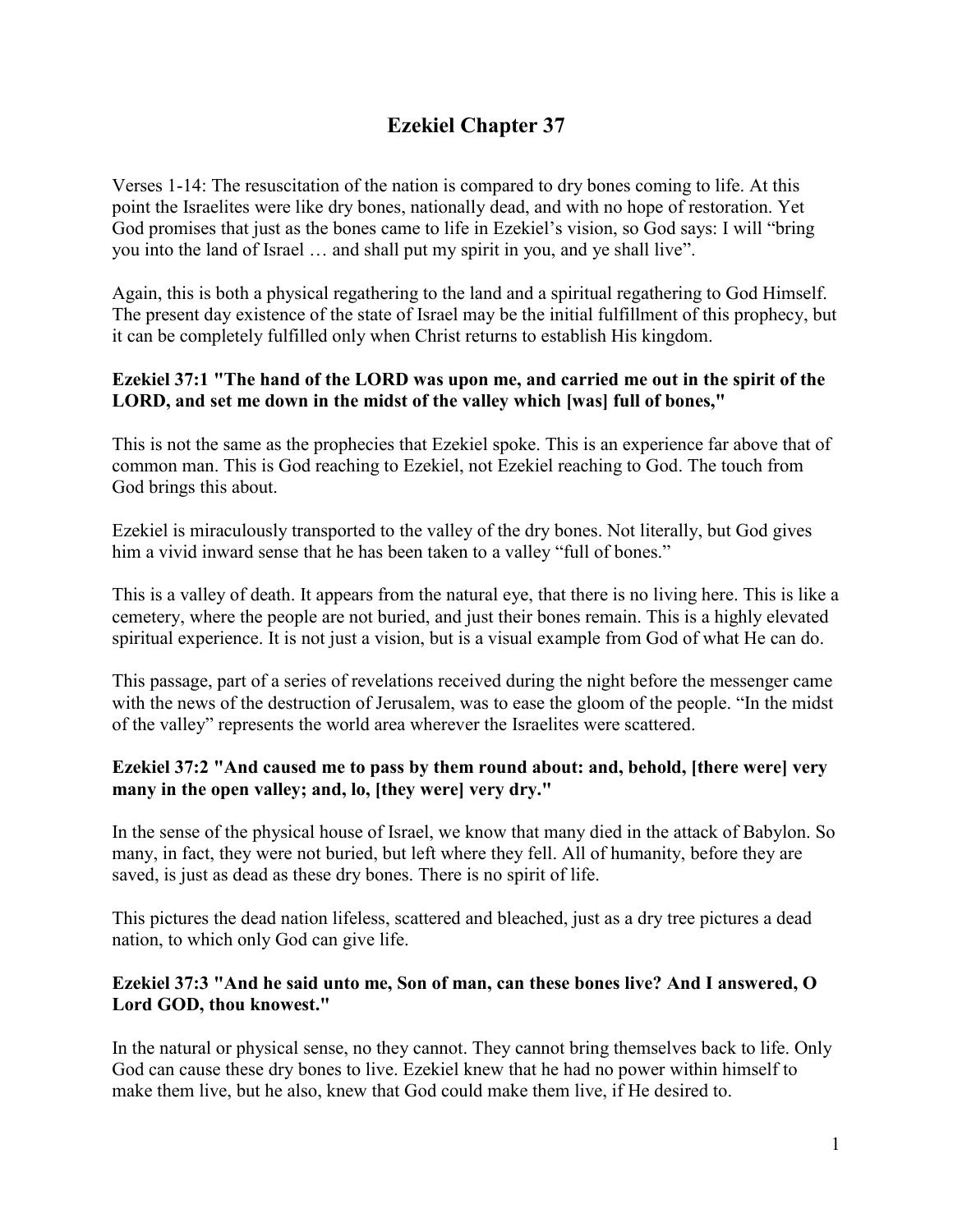The many dry bones picture the nation Israel (verse 11), as apparently dead in their dispersion, and waiting for national resurrection. The people knew about the doctrine of individual resurrection, otherwise this prophecy would have had no meaning.

Verses 4-6: Ezekiel is to proclaim God's pledge to reassemble Israelites from the world and restore the nation of Israel to life (verse 5) and give them His Spirit (verse 14), in true salvation and spiritual life. Clearly, God is promising the resurrection of the nation of Israel and its spiritual regeneration.

## **Ezekiel 37:4 "Again he said unto me, Prophesy upon these bones, and say unto them, O ye dry bones, hear the word of the LORD."**

In the physical sense, these dry bones could not hear anything. We must look at this from the spiritual standpoint. Those who are dead in sin are like these dry bones. They must listen to the Word of the LORD, and receive Him into their being, to be able to live.

Physical Israel had a remnant left. They could live, if they listened to the Word of the LORD. God had made man from the dust of the earth in the beginning. Man was but a clay doll, until God breathed the breath of life in him. It was the breath of God that gave him life. Every creation was (God said let there be, and it was).

The Word of God created all things. The Word of God can revitalize these bones and make them live.

John 1:1-4 "In the beginning was the Word, and the Word was with God, and the Word was God." "The same was in the beginning with God." "All things were made by him; and without him was not any thing made that was made." "In him was life; and the life was the light of men."

The Word created. The Word brought life.

## **Ezekiel 37:5 "Thus saith the Lord GOD unto these bones; Behold, I will cause breath to enter into you, and ye shall live:"**

The sight of these dead bones is the view of a world who knows not God. It is God that causes us to live. Jesus Christ the Son of God gave the power to live to all who would believe. The breath that enters in, is His Spirit which brings life. These bones of the physical house of Israel are dead, as far as the world is concerned. Notice, this is not an act of these dry bones, it is the gift of life from God. This is speaking of the gift of salvation. Man cannot earn life; it is a gift from God.

**Ezekiel 37:6 "And I will lay sinews upon you, and will bring up flesh upon you, and cover you with skin, and put breath in you, and ye shall live; and ye shall know that I [am] the LORD."**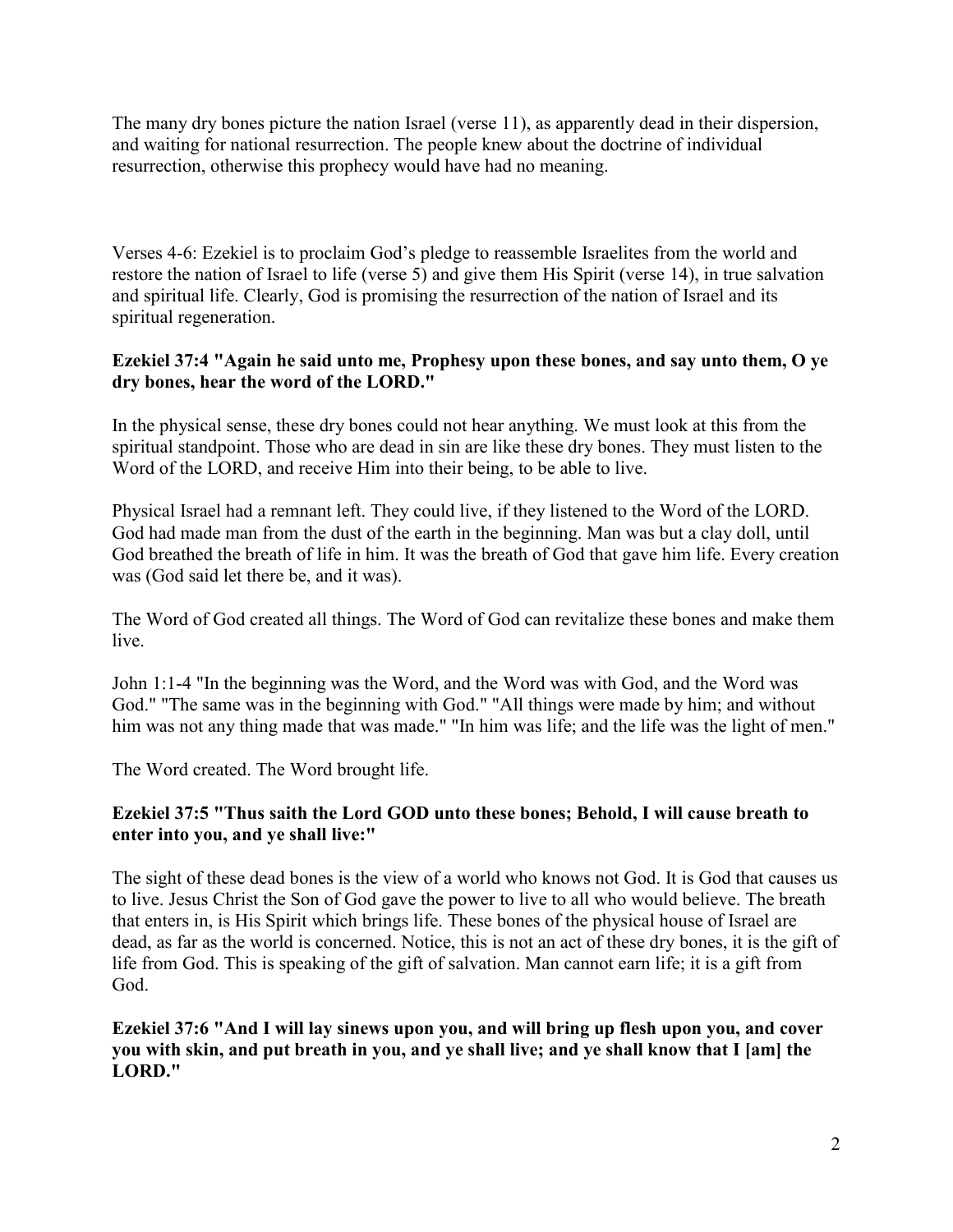This speaks of the dead bones, which take on new life in Jesus Christ. This also, is speaking of God strengthening His people Israel. He will give them a body that is pleasing unto Him. Only God can give life. All who have been given this life will know He is the LORD.

## **Ezekiel 37:7 "So I prophesied as I was commanded: and as I prophesied, there was a noise, and behold a shaking, and the bones came together, bone to his bone."**

"Noise", in the verse above, means to call aloud, a voice, thunder, and many other meanings which indicate this, perhaps, is the voice of God. This voice brings life to dead bones. This voice causes the dead in Christ to rise first (read 1 Thessalonians 4:13:18). In the sense of the physical house of Israel, God causes them to receive strength, and to get up, and go to Israel.

## **Ezekiel 37:8 "And when I beheld, lo, the sinews and the flesh came up upon them, and the skin covered them above: but [there was] no breath in them."**

Bones without spirit are not alive. This is a body with flesh and bones, before it receives the Spirit. Physical Israel is just such a house today. They are a body, but the Spirit is not within them. In the sense of the Christians, we read the following.

John 3:5-6 "Jesus answered, Verily, verily, I say unto thee, Except a man be born of water and [of] the Spirit, he cannot enter into the kingdom of God." "That which is born of the flesh is flesh; and that which is born of the Spirit is spirit."

## **Ezekiel 37:9 "Then said he unto me, Prophesy unto the wind, prophesy, son of man, and say to the wind, Thus saith the Lord GOD; Come from the four winds, O breath, and breathe upon these slain, that they may live."**

The number 4 means universal. This wind is from every direction. The wind of the Spirit of God is what this wind is. It is very similar to the wind in the following verse.

Acts 2:2 "And suddenly there came a sound from heaven as of a rushing mighty wind, and it filled all the house where they were sitting."

We see in the following Scripture, a time when the Spirit of God will enter into the body of man and cause him to live.

Acts 2:17 "And it shall come to pass in the last days, saith God, I will pour out of my Spirit upon all flesh: and your sons and your daughters shall prophesy, and your young men shall see visions, and your old men shall dream dreams:"

## **Ezekiel 37:10 "So I prophesied as he commanded me, and the breath came into them, and they lived, and stood up upon their feet, an exceeding great army."**

In the vision, Ezekiel did as he was told and the dead bones became a living nation.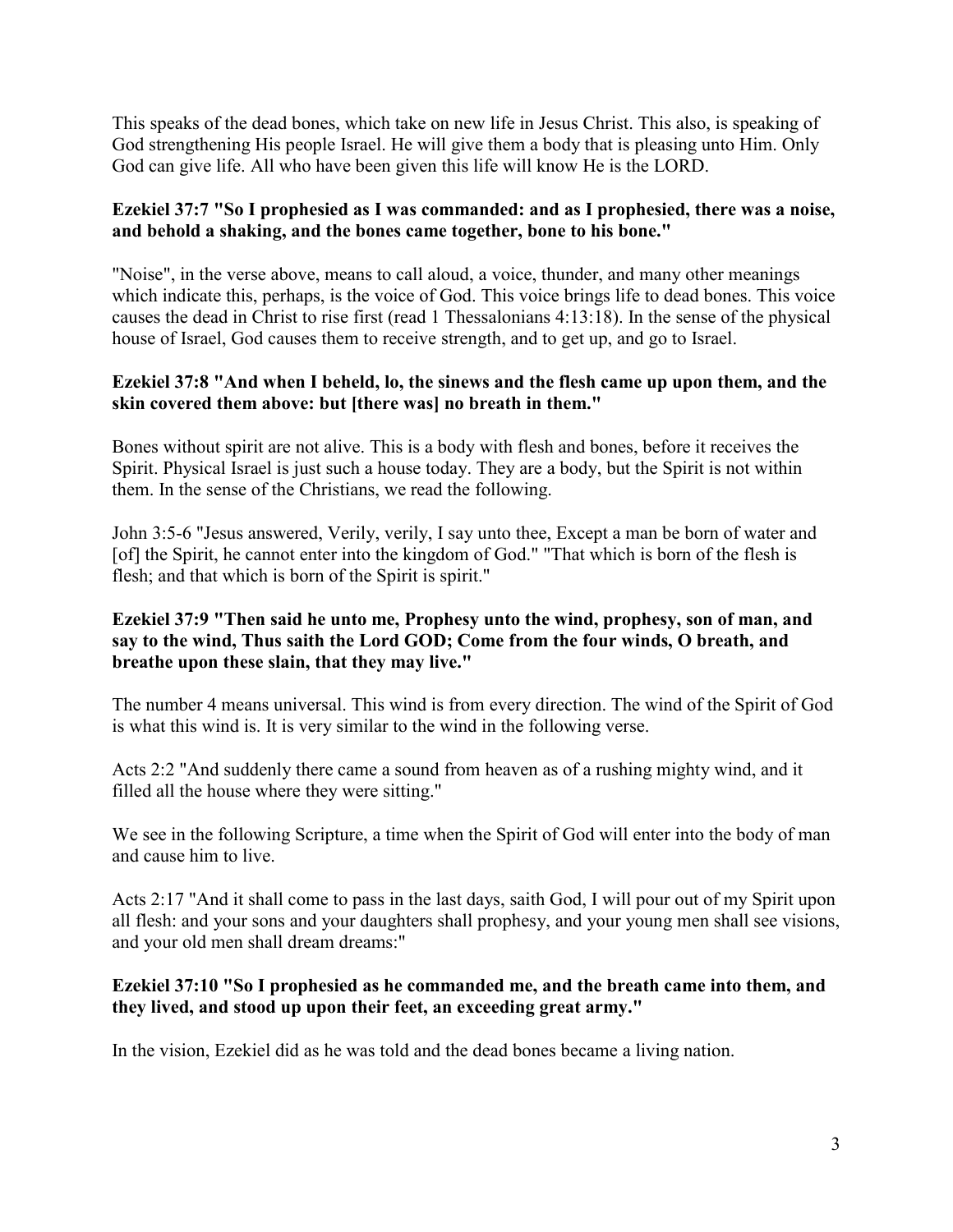Notice, these are spoken of as an army. This is that army of true believers, filled with the Spirit of God.

Verses 11-14: The energy that keeps God's prophetic clock running on schedule is the Jewish nation. The gathering of the Jews to a Palestinian homeland is setting the stage for Christ's return. God promised Ezekiel to restore Israel by returning the Jews to the land God had given Abraham, and by regeneration that people in the land. Even though many Jews have returned there today, most are still not believers.

God will probably use conditions in the Great Tribulation to draw His people to Himself as their savior. Thus "all Israel shall be saved".

The national turning to God by Israel scripturally coincides with the return of Christ. While many Jews are being saved today, probably the greatest fruit of contemporary evangelistic efforts among them will not be reaped until after the Rapture.

Verses 11-13 are the key to the interpretation of the vision. It is the resurrection and salvation of Israel.

## **Ezekiel 37:11 "Then he said unto me, Son of man, these bones are the whole house of Israel: behold, they say, Our bones are dried, and our hope is lost: we are cut off for our parts."**

The word "whole" is the secret to this verse. This means the 10 tribes, and also, the two tribes of Israel. In the spiritual sense, this is speaking of the physical house of Israel and the spiritual house of Israel. Another way of saying this is the Christians and the Jews.

Philippians 3:3 "For we are the true circumcision, who worship in the Spirit of God and glory in Christ Jesus and put no confidence in the flesh."

The physical house of Israel was so scattered, by the captivity in nations around the world, they could hardly be spoken of as a unit.

We are taught that the body of Christ is made up of many parts (believers). In Romans chapter 11, we read of the Christians being grafted into the tree. The Jews were the natural branch.

## **Ezekiel 37:12 "Therefore prophesy and say unto them, Thus saith the Lord GOD; Behold, O my people, I will open your graves, and cause you to come up out of your graves, and bring you into the land of Israel."**

This is speaking of the graves of their captivity. This was fulfilled in the time of Babylon's fall. It is, also, coming to pass today in Israel. Many Israelis are returning to their land out of the "graves" of the world.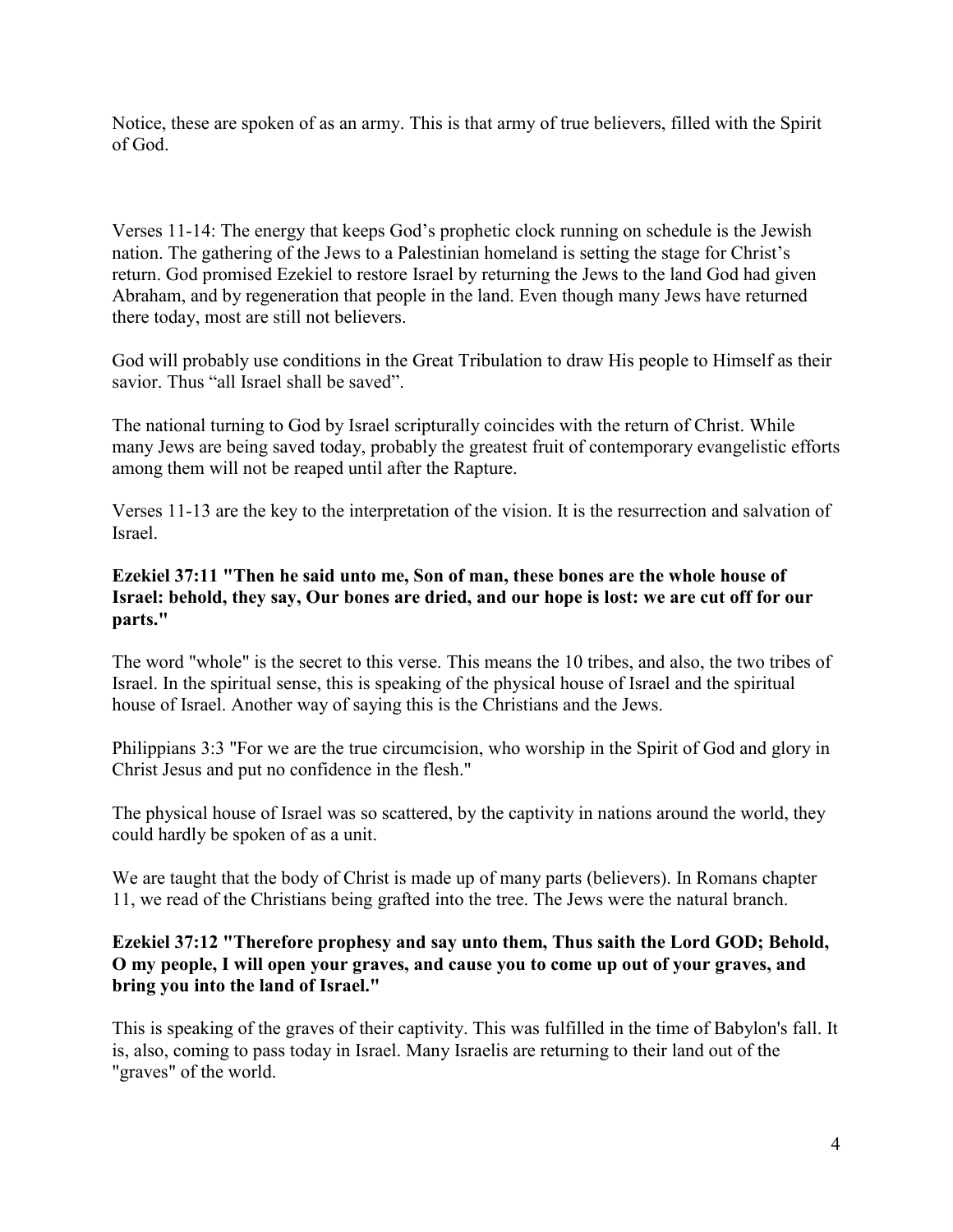**Ezekiel 37:13-14 "And ye shall know that I [am] the LORD, when I have opened your graves, O my people, and brought you up out of your graves," "And shall put my spirit in you, and ye shall live, and I shall place you in your own land: then shall ye know that I the LORD have spoken [it], and performed [it], saith the LORD."**

This was such an impossible thing that happened that it can only be credited to the LORD.

God's reputation is at stake in the restoration and regeneration of Israel into the Land. He must do what He promised so all know that He is Lord.

We see from this, that it is the Spirit of God that gives the power to live. This had several fulfillments for the Hebrews. Shortly after the Babylonian captivity, the Israelites returned to their homeland. The present day is another good example of their return to their homeland.

Question: What happens when God puts His Holy Spirit within you? Answer: "And Ye shall live", which is the same as accepting Christ as your Savior today.

Jesus is the quickening Spirit. The Christian will be filled with the Spirit of God.

I Corinthians 15:45 "And so it is written, The first man Adam was made a living soul; the last Adam [was made] a quickening spirit."

Verses 15-28: Ezekiel was commanded to write the names of Judah and Israel on separate sticks, and then to join them together as one stick (verses 16-17). This action represented the fact that the two nations would be rejoined as one nation at the same time as the national revival just prophesied in the preceding chapter. The kingdom had split (in 931 B.C.), after the death of Solomon, with 10 tribes in the north being known as Israel (or Ephraim), and two tribes in the south, Benjamin and Judah, being known as Judah.

#### **Ezekiel 37:15 "The word of the LORD came again unto me, saying,"**

There is a break in the prophecy here.

## **Ezekiel 37:16-17 "Moreover, thou son of man, take thee one stick, and write upon it, For Judah, and for the children of Israel his companions: then take another stick, and write upon it, For Joseph, the stick of Ephraim, and [for] all the house of Israel his companions:" "And join them one to another into one stick; and they shall become one in thine hand."**

These two kingdoms were never officially reunited in history. Therefore, this prophecy awaits its ultimate fulfillment during the millennial reign of Christ. The closing verses of this chapter indicate the close association of God's three great unconditional covenants with His people: the Abrahamic, the Davidic, and new covenant.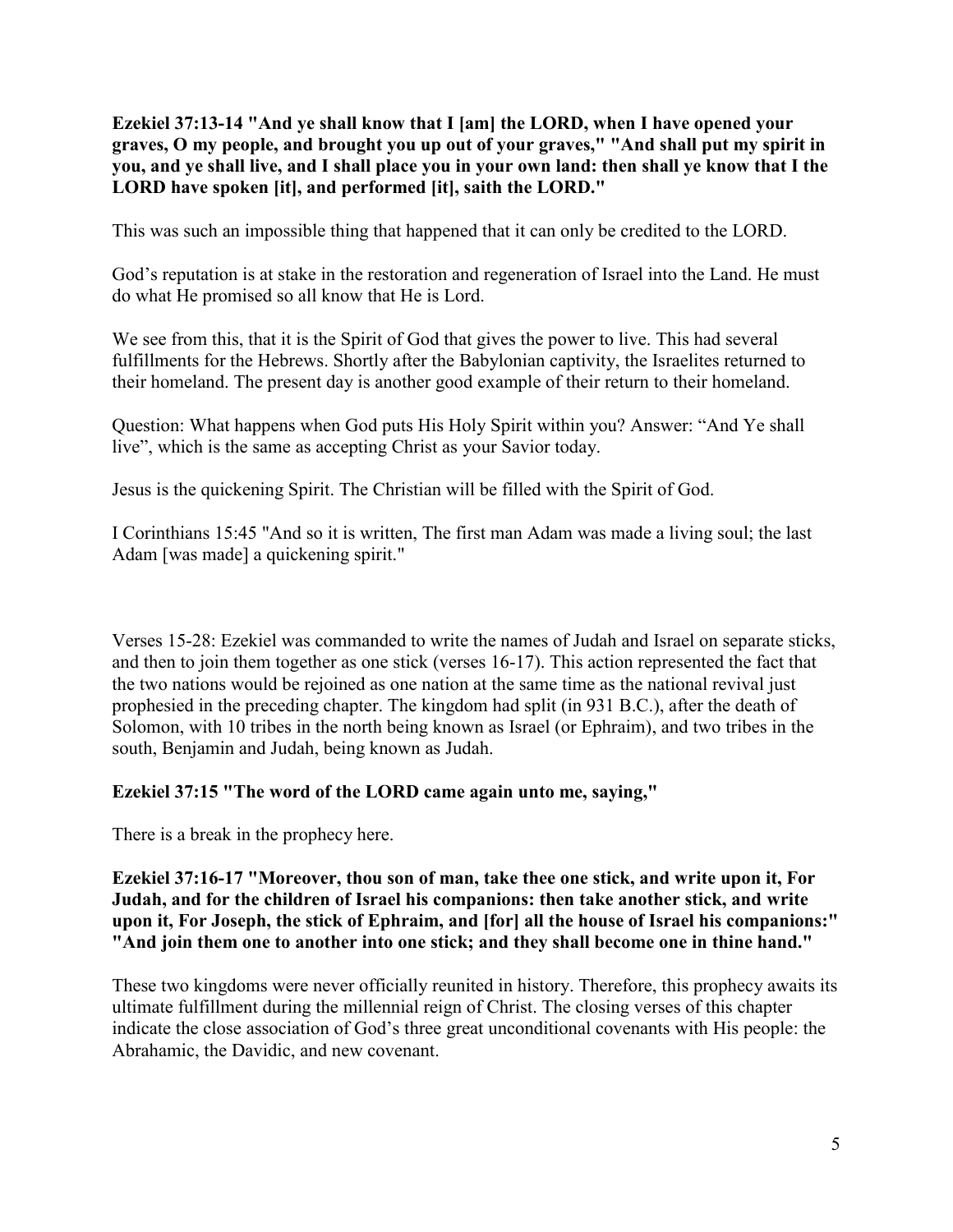## **Ezekiel 37:18 "And when the children of thy people shall speak unto thee, saying, Wilt thou not show us what thou [meanest] by these?"**

This is asking Ezekiel, what God means by the two sticks. The meaning here is that the tribes of the north and the tribes of the south would no longer be thought of as two tribes, but would now all be Israel.

## **Ezekiel 37:19 "Say unto them, Thus saith the Lord GOD; Behold, I will take the stick of Joseph, which [is] in the hand of Ephraim, and the tribes of Israel his fellows, and will put them with him, [even] with the stick of Judah, and make them one stick, and they shall be one in mine hand."**

In the physical sense, this is the 10 tribes and the 2 tribes coming together, and making up the physical house of Israel. It was unnatural for Israel to be separated, and they will be known as one tribe. They are all physically descended from Abraham. They are in the lineage of Abraham.

There is a house of faith that is also Abraham's. They are the Christians. Those who are Christ's are Abraham's seed in faith. They are spiritual Israel.

## **Ezekiel 37:20 "And the sticks whereon thou writest shall be in thine hand before their eyes."**

Notice hand is not plural. They have come together.

Verses 21-23: God made 3 promises that summarized His future plans for Israel:

- (1) Restoration (verse 21);
- (2) Unification (verse 22); and
- (3) Purification (verse 23).

These promises bring to fulfillment:

- (1) The Abrahamic Covenant (Gen. Chapter 12);
- (2) The Davidic Covenant (2 Sam. Chapter 7); and
- (3) The New Covenant Jer. Chapter 31) respectively.

## **Ezekiel 37:21 "And say unto them, Thus saith the Lord GOD; Behold, I will take the children of Israel from among the heathen, whither they be gone, and will gather them on every side, and bring them into their own land:"**

Zechariah prophesies the ultimate deliverance and salvation of God's covenant people with a description of her restoration and blessing in the millennial kingdom. Zechariah shows how this happens during the millennial kingdom (in chapter 12 verses), as Jerusalem becomes "a cup of trembling" which is a symbol of the wrath of God.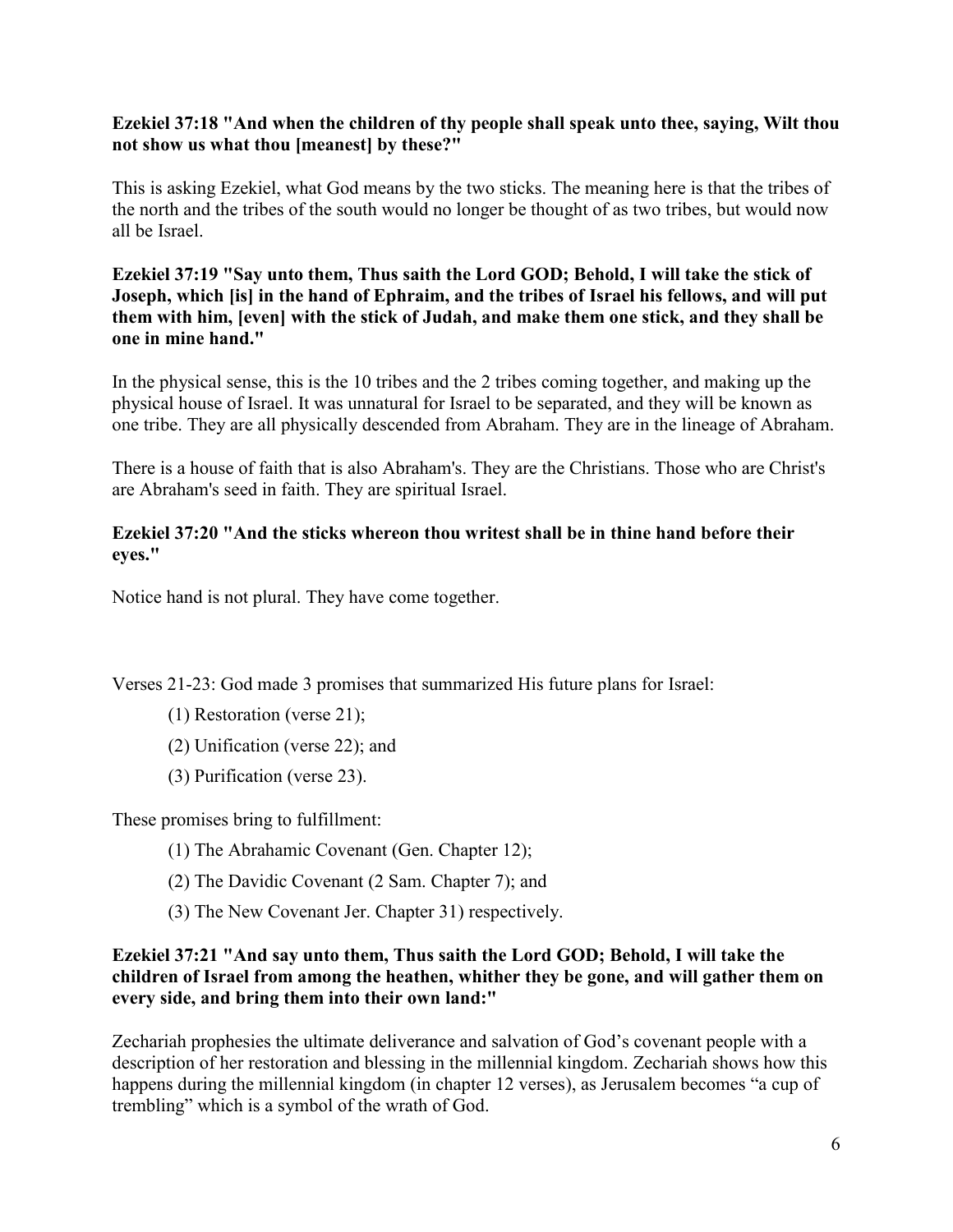Zech. 12:7-10 "The LORD also shall save the tents of Judah first, that the glory of the house of David and the glory of the inhabitants of Jerusalem do not magnify [themselves] against Judah." "In that day shall the LORD defend the inhabitants of Jerusalem; and he that is feeble among them at that day shall be as David; and the house of David [shall be] as God, as the angel of the LORD before them." "And it shall come to pass in that day, [that] I will seek to destroy all the nations that come against Jerusalem." "And I will pour upon the house of David, and upon the inhabitants of Jerusalem, the spirit of grace and of supplications: and they shall look upon me whom they have pierced, and they shall mourn for him, as one mourneth for [his] only [son], and shall be in bitterness for him, as one that is in bitterness for [his] firstborn."

## **Ezekiel 37:22 "And I will make them one nation in the land upon the mountains of Israel; and one king shall be king to them all: and they shall be no more two nations, neither shall they be divided into two kingdoms any more at all:"**

The King, spoken of here, is speaking of Jesus. He was known as King of the Jews, when He was on the earth as our Savior. He will be all believers' King, when He comes back as King of kings and Lord of lords. The nation reunited for them was the present day Israel.

**Ezekiel 37:23 "Neither shall they defile themselves any more with their idols, nor with their detestable things, nor with any of their transgressions: but I will save them out of all their dwelling places, wherein they have sinned, and will cleanse them: so shall they be my people, and I will be their God."**

In addition to chapter 12 (we just read in verse 21), this further defines God's work.

Zech. 13:1-2 "In that day there shall be a fountain opened to the house of David and to the inhabitants of Jerusalem for sin and for uncleanness." "And it shall come to pass in that day, saith the LORD of hosts, [that] I will cut off the names of the idols out of the land, and they shall no more be remembered: and also I will cause the prophets and the unclean spirit to pass out of the land."

The cleansing is provided by the provisions of the New Covenant.

## **Ezekiel 37:24 "And David my servant [shall be] king over them; and they all shall have one shepherd: they shall also walk in my judgments, and observe my statutes, and do them."**

David, in the Scripture above, is speaking of Jesus Christ descended from David in the flesh. Jesus is the Shepherd.

Ephesians 2:15 "Having abolished in his flesh the enmity, [even] the law of commandments [contained] in ordinances; for to make in himself of twain one new man, [so] making peace;"

Hebrews 8:6 "But now hath he obtained a more excellent ministry, by how much also he is the mediator of a better covenant, which was established upon better promises."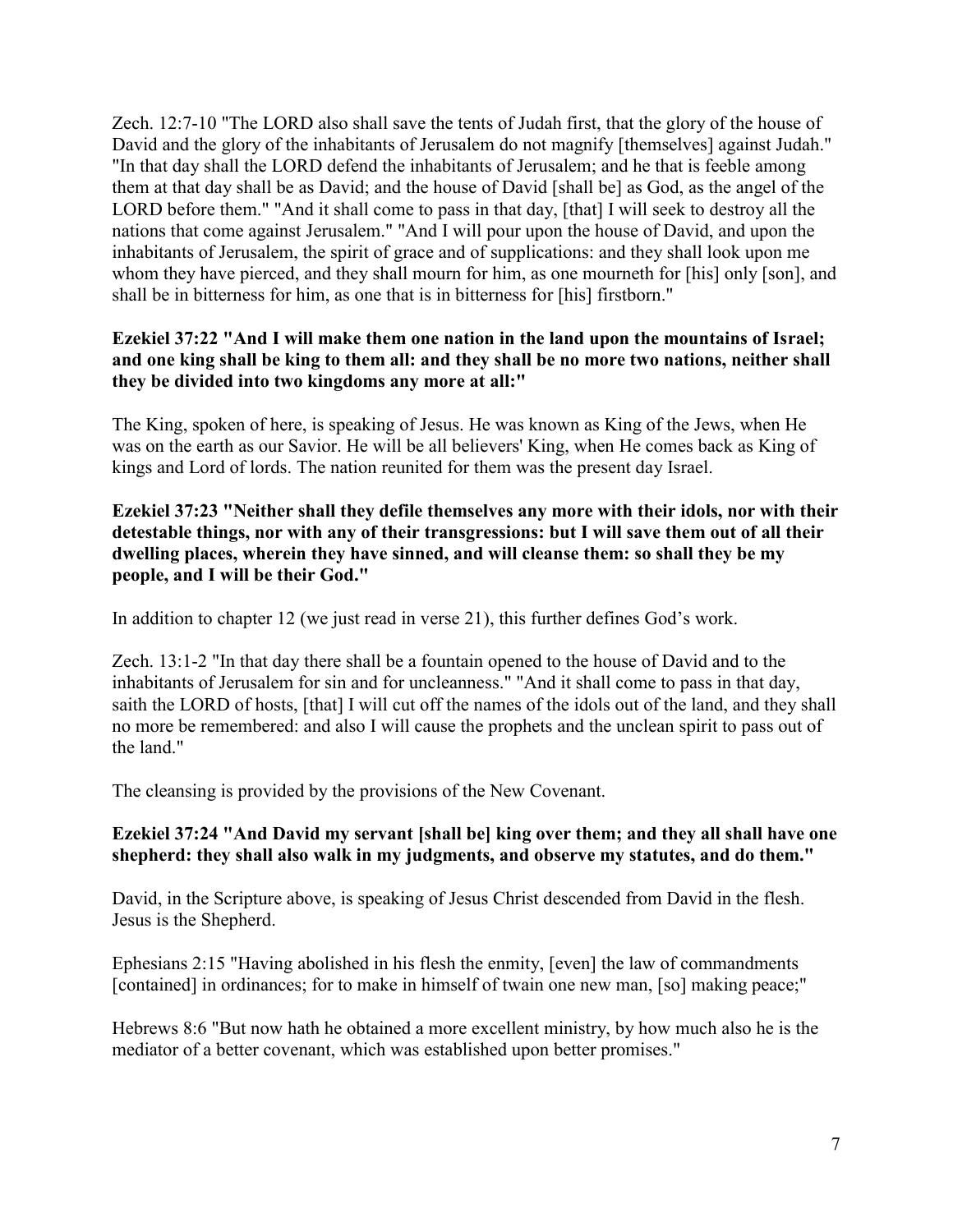Ephesians 2:5 "Even when we were dead in sins, hath quickened us together with Christ, (by grace ye are saved;)"

Ephesians 2:8 "For by grace are ye saved through faith; and that not of yourselves: [it is] the gift of God:"

## **Ezekiel 37:25 "And they shall dwell in the land that I have given unto Jacob my servant, wherein your fathers have dwelt; and they shall dwell therein, [even] they, and their children, and their children's children for ever: and my servant David [shall be] their prince for ever."**

"Land that I have given unto Jacob": It is natural to see this physical land, so clarified, as the very land God gave to Abraham, Isaac, and Jacob.

This "forever" is speaking of the reign of Jesus.

Hebrews 1:8 "But unto the Son [he saith], Thy throne, O God, [is] for ever and ever: a scepter of righteousness [is] the scepter of thy kingdom."

## **Ezekiel 37:26 "Moreover I will make a covenant of peace with them; it shall be an everlasting covenant with them: and I will place them, and multiply them, and will set my sanctuary in the midst of them for evermore."**

Covenant of peace: This is the New Covenant in full force. Israel has never yet been in a state of perpetual salvation peace; this awaits fulfillment in the future kingdom of the Messiah who is the "Prince of Peace" (Isaiah 9:6).

"An everlasting covenant": The everlasting nature of the Abrahamic, Davidic and New Covenants are joined together in the redeemed who experience the millennial kingdom "forever". The Hebrew word for "everlasting" may refer to a long time or eternity. It is also true that these covenants will continue to be fulfilled after the Millennium in the eternal state.

"My sanctuary": The Spirit of God begins to prepare for the great reality that God will have a sanctuary in the midst of His people and will dwell with them. God promised to dwell with man on earth. This has been God's desire in all epochs:

- (1) Before Moses,
- (2) In the Mosaic era,
- (3) In the church era,
- (4) In the Millennium; and
- (5) In eternity future.

## **Ezekiel 37:27 "My tabernacle also shall be with them: yea, I will be their God, and they shall be my people."**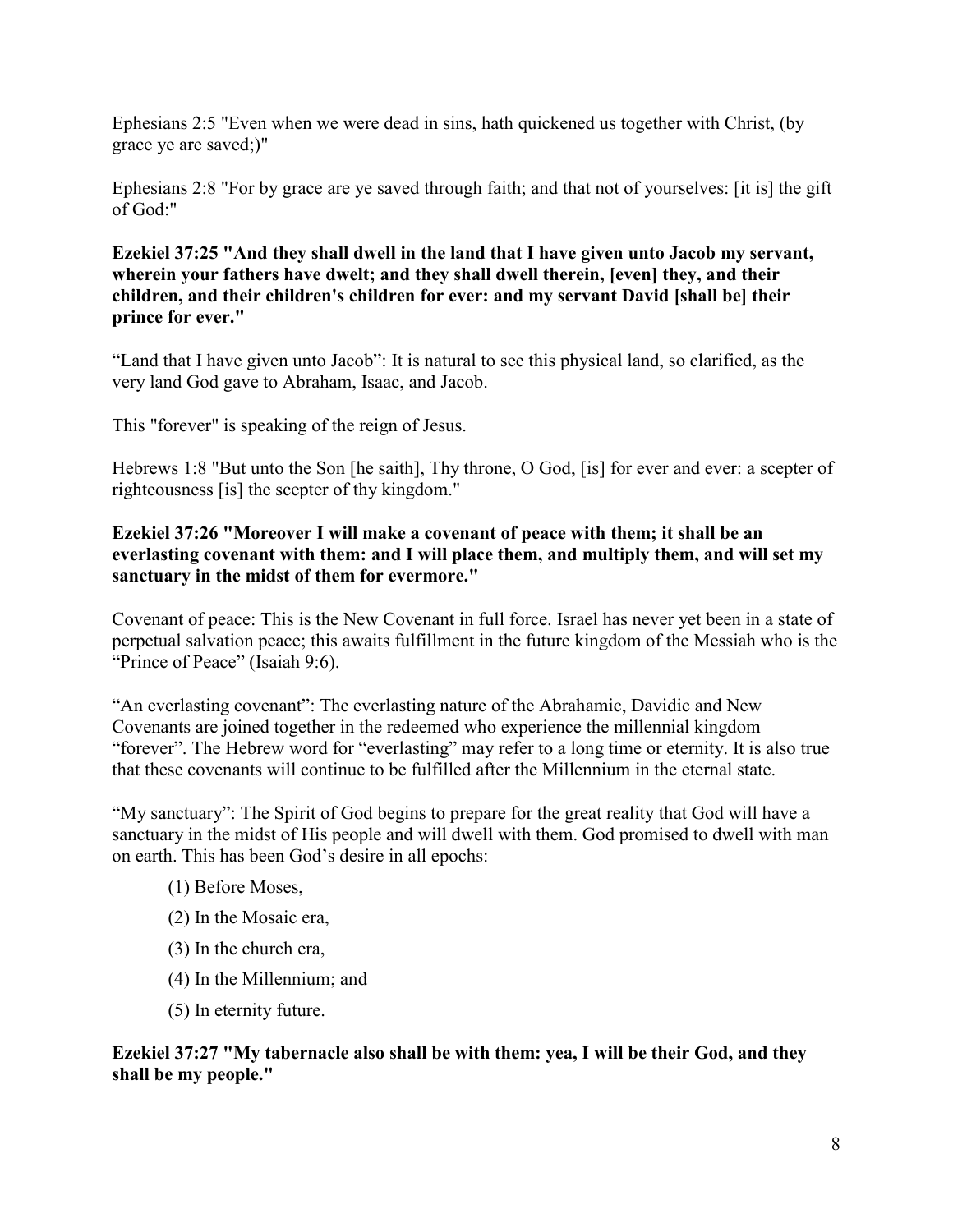Here is the same statement about this verse except a little more fully stated.

Revelation 21:3 "And I heard a great voice out of heaven saying, Behold, the tabernacle of God [is] with men, and he will dwell with them, and they shall be his people, and God himself shall be with them, [and be] their God."

## **Ezekiel 37:28 "And the heathen shall know that I the LORD do sanctify Israel, when my sanctuary shall be in the midst of them for evermore."**

Israel is speaking of all believers, both Jew and Gentile. A believer in Christ is no longer classified as a heathen. The correct definition of heathen is foreign. (as in not Jewish).

Ephesians 2:19 "Now therefore ye are no more strangers and foreigners, but fellow citizens with the saints, and of the household of God;"

Revelation 7:9 "After this I beheld, and, lo, a great multitude, which no man could number, of all nations, and kindreds, and people, and tongues, stood before the throne, and before the Lamb, clothed with white robes, and palms in their hands;"

We can easily see from all this, that Israel (God's people), is made up of many nations.

## **Ezekiel Chapter 37 Questions**

- 1. It appears from the natural eye, that there is no  $\frac{1}{\sqrt{1-\frac{1}{n}}}\frac{1}{\sqrt{1-\frac{1}{n}}}\frac{1}{\sqrt{1-\frac{1}{n}}}\frac{1}{\sqrt{1-\frac{1}{n}}}\frac{1}{\sqrt{1-\frac{1}{n}}}\frac{1}{\sqrt{1-\frac{1}{n}}}\frac{1}{\sqrt{1-\frac{1}{n}}}\frac{1}{\sqrt{1-\frac{1}{n}}}\frac{1}{\sqrt{1-\frac{1}{n}}}\frac{1}{\sqrt{1-\frac{1}{n}}}\frac{1}{\sqrt$
- 2. What kind of experience is this?
- 3. Describe the bones Ezekiel saw.
- 4. What do these dry bones symbolize?
- 5. Can these dry bones live?
- 6. What did Ezekiel realize about these dry bones living?
- 7. What unusual thing was Ezekiel to tell these dry bones to do?
- 8. Those who are dead in sin are like these
- 9. What was man, before God breathed the breath of life in him?
- 10. Who created all things?
- 11. What will cause the dry bones to live?
- 12. Who gave us the power to live?